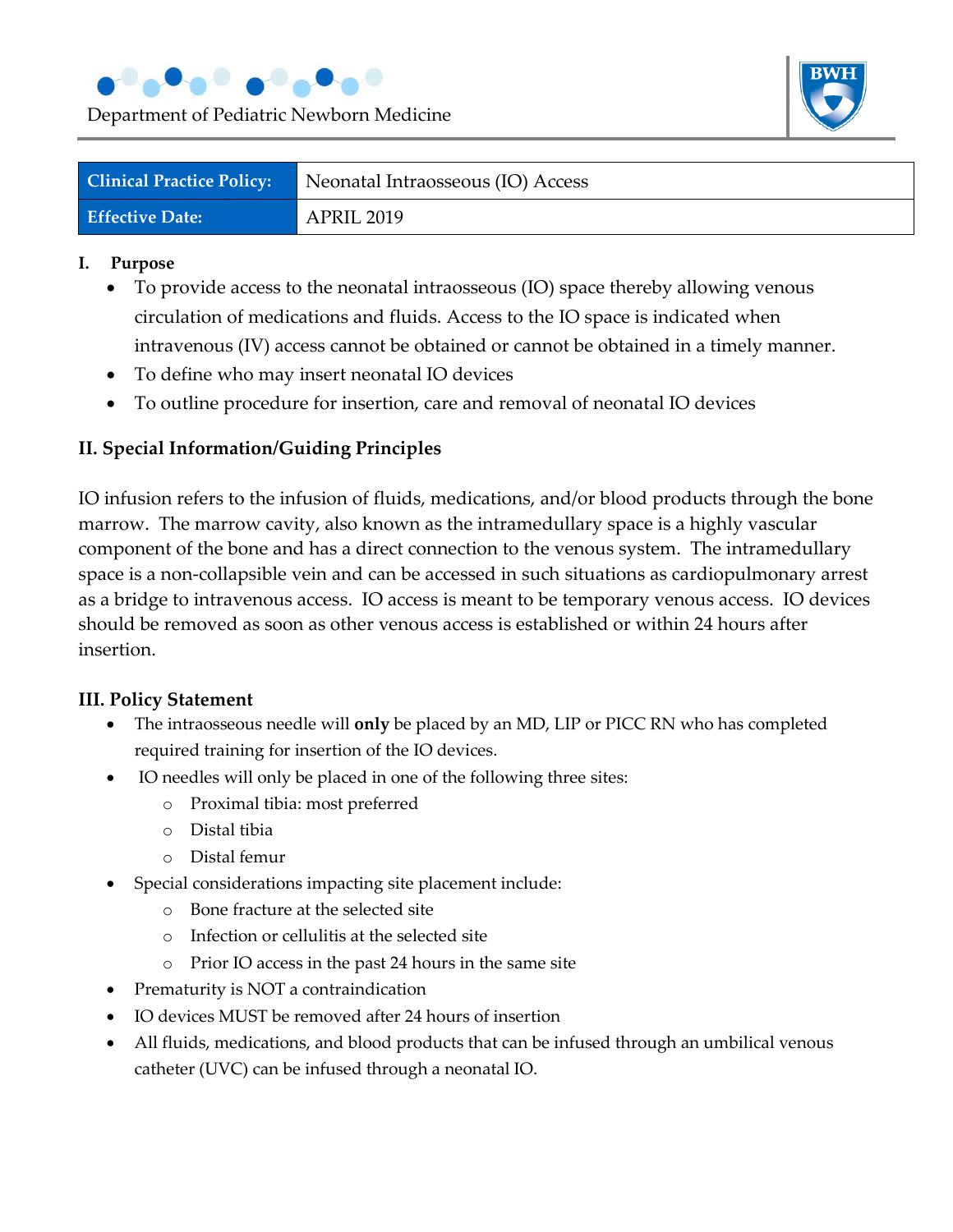

Department of Pediatric Newborn Medicine



- All fluids, medications, and blood products must be infused through an infusion pump with the exception of a code situation where emergent medications are pushed at the discretion of the MD/LIP
- Insertion site must be monitored for potential extravasation damage as seen with IV infiltration
- Bone marrow can be aspirated and sent for laboratory studies such as complete blood count, blood cultures, and chemistries. The absence of bone marrow upon aspiration does not necessarily indicate improper placement of the IO device
- MRI is prohibited for the patient with an IO device in place, CT scan is permissible
- IO device will only removed by trained MD, LIP or PICC RN

### **IV. Complications**

- **Extravasation of fluid**
- Osteomyelitis infection
- Compartment syndrome
- Fat embolism
- Air embolism
- Bone fractures
	- o Osteogenesis Imperfecta
	- o Osteoporosis
- Insertion and infusion pain

# **V. Equipment**

EZ-IO needle 15mm/15g (pink) EZ-IO power driver EZ-Stabilizer dressing EZ-Connect extension tubing Non-sterile gloves Chlorhexidine (CHG) swabsticks Povidine Iodine (PVP) swabsticks Sterile 2X2s IV infusion pump IV administration tubing Pre-filled 10 ml 0.9% normal saline syringes Syringes needed for blood sampling Needless connector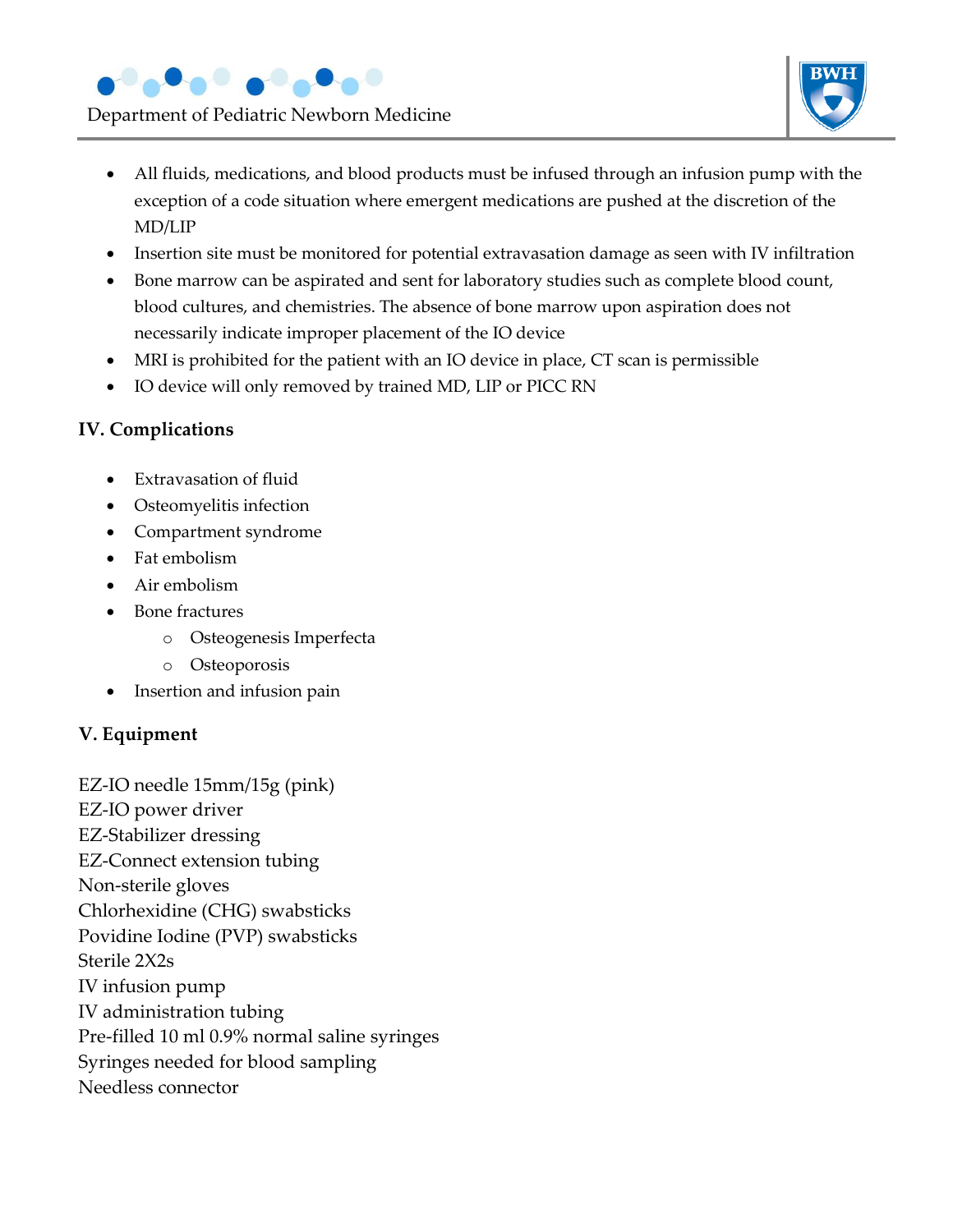

Personal protective equipment, including eye protection

### **VII. Insertion Procedure**

- 1. Perform hand hygiene
- 2. Perform a pre-procedure verification and time out
- 3. Palpate the appropriate landmark for the needle set placement and estimate soft tissue depth overlying the site
	- a. Proximal tibia: two finger widths (15-20mm) distal to the patella and then medially along the flat aspect of the tibia
	- b. Distal tibia: two finger widths proximal to the medial malleolus and then along the medial, flat aspect of the tibia
	- c. Distal femur: proximal to the patella (max 1cm) and then 1-2cm medial to midline
- 4. Cleanse the site using CHG or PVP per patient gestational age guidelines
- 5. Attach 10 ml syringe to EZ-Connect extension tubing and prime with 0.9% normal saline
- 6. Attach appropriate sized EZ-IO needle based on patient weight and anatomy to the power driver allowing the magnetic pull to hold it in place
- 7. Extend the leg and secure the area manually to minimize motion during the insertion
	- a. A LIP hand should never be used to stabilize a limb during placement in the event of inadvertent movement. A small towel should be used instead under the limb of the insertion site.
- 8. Aim the needle towards the center of the bone at a 90 degree angle. Push the needle into the skin to the surface of the bone
- 9. Using the power driver, press the power trigger while holding gentle downward pressure and advance the needle through the bone cortex into the marrow space. There is a distinct change in resistance when the needle enters the marrow space.
- 10. Hold the EZ-IO hub in place and pull the driver straight off
- 11. Continue to hold the hub while twisting the inner stylet off the hub with counter clockwise rotations
- 12. Place the stylet in the sharps container
- 13. Place the EZ-stabilizer dressing over the hub
	- a. It is crucial to hold the IO device until properly stabilized as neonates do not have a hard bony cortex
- 14. Attach the primed EZ-connect extension set to the hub, firmly securing by twisting clockwise
- 15. Gently aspirate a small amount of blood to confirm placement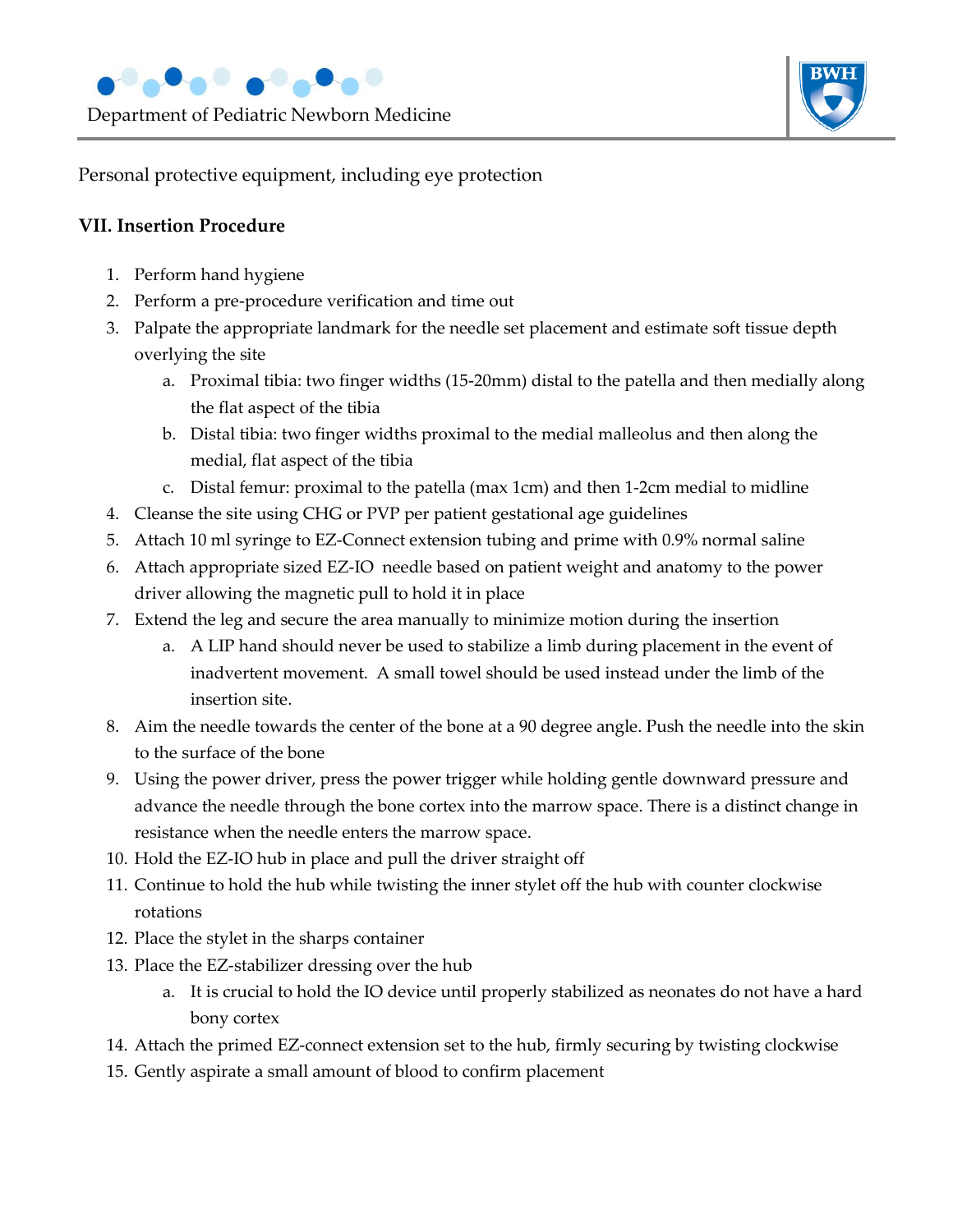

Department of Pediatric Newborn Medicine



- a. The inability to aspirate blood does not mean the insertion was unsuccessful. Consider flushing the EZ-IO after aspiration. Placement can be confirmed if the EZ-IO can be flushed.
- 16. Pull the tabs off of the EZ-stabilizer dressing to expose the adhesive and apply to skin
- 17. Label patient's bedside that intraosseous device is in use
- 18. Assess the patient for pain using an appropriate pain assessment tool and treat as necessary.
- 19. In a code situation, treatment for pain can be delayed until the infant is more stable
- 20. Connect IV fluids and medications as ordered
	- a. IO devices can be saline locked with a 2-5ml flush given every 4-6 hours
	- b. IV fluids and medications may require more pressure for infusion. If infusion pump alarms occlusion, flush with 2-5 ml of 0.9 % saline before removal
- 21. Medications should be followed with a saline flush to ensure the delivery of the medication into the marrow cavity and blood vessels
- 22. Stabilize and monitor the site and limb for extravasation and/or other complications listed above
- 23. Document the location, date, and time of IO placement in the patient's electronic medical record

## **VIII. Intraosseous Blood Sampling**

- 1. Bone marrow can be aspirated and sent for laboratory studies such as complete blood count, blood cultures, and chemistries
- 2. Blood sampling must only be done by a MD, LIP and/or PICC RN with required IO training.
- 3. Confirm the patient's name, DOB, medical record number, and LIP order
- 4. Turn off IV medications and fluids
- 5. Disconnect IV tubing and place a sterile female cap on the IV tubing's distal end to maintain sterility
- 6. Scrub the needleless connector on the EZ-IO with CHG for 15 seconds and allow to dry for 30 seconds
- 7. Attach a 10 ml syringe and draw back 3ml of blood and discard
- 8. Attach another 10 ml syringe and draw back blood sample
- 9. Flush EZ-IO with 2-5 ml of normal saline
- 10. Reattach IV tubing and resume infusion
- 11. Label blood sample as IO sample
	- a. Specimen samples from bone marrow have a lower correlation to serum levels after 30 minutes of resuscitation

# **IX. EZ-IO Removal**